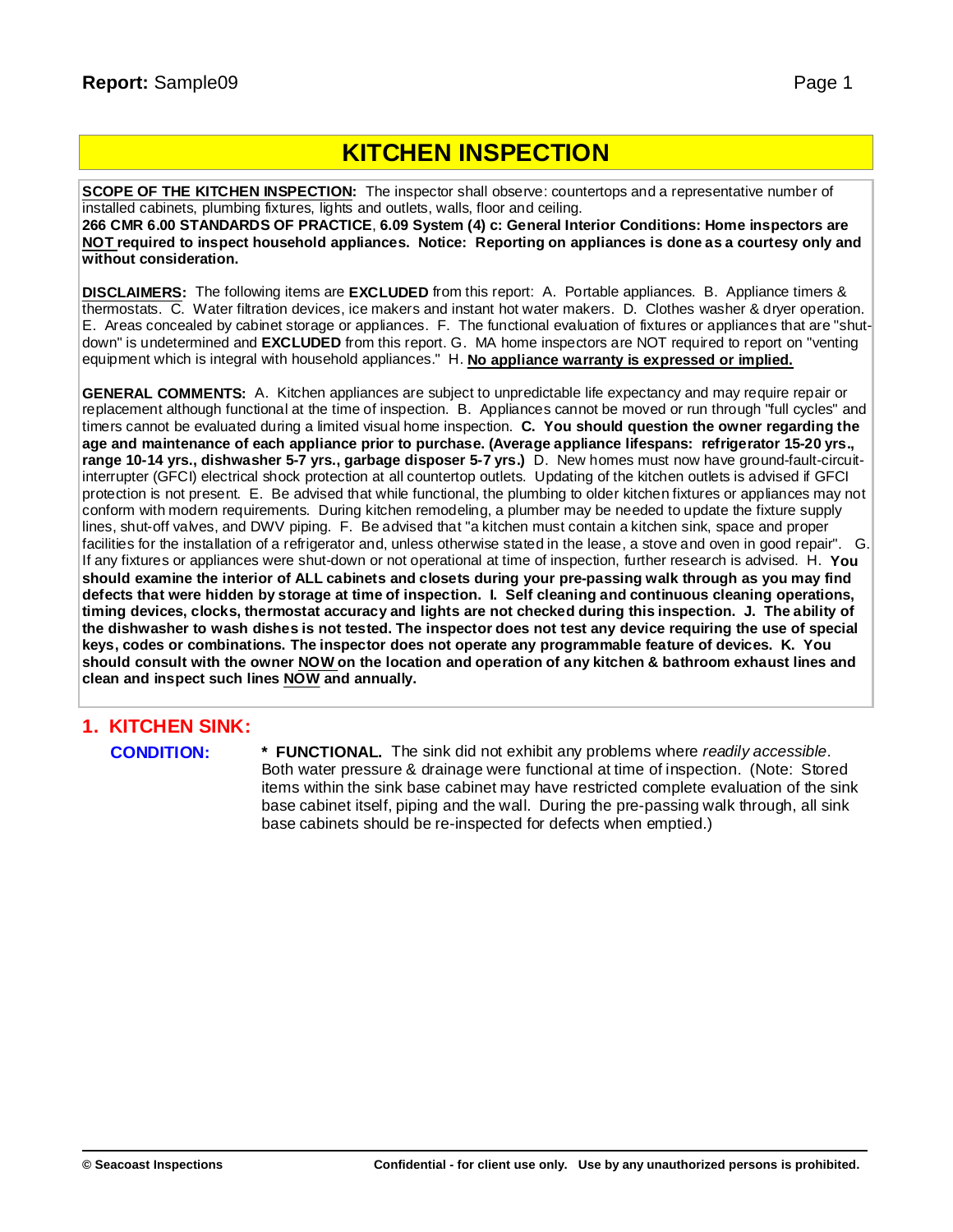#### **2. GARBAGE DISPOSER:**

**CONDITION:** Observation: The home has a garbage disposer and a private waste disposal system. Analysis: Be advised that a garbage disposer is not recommended with a private waste disposal system as the future function of the waste disposal system may be diminished, impaired or damaged. Recommendation: I advise that you have the garbage disposer removed.



# **3. DISHWASHER:**

**CONDITION: Was not tested because you said you where going to replace the older unit.**

# **4. RANGE:**

**CONDITION: \*\* FUNCTIONAL with EXCEPTIONS as noted:**

Observation: The range appears to be an old appliance. Analysis: After an average of seven years, appliances tend to start breaking down. In my opinion, while the range may be operational, it is nearing end of design life or is *fully depreciated.* Recommendation: Budget for a new range.

### **5. HOOD OR EXHAUST FAN:**

**CONDITION:** Observation: The range hood or fan made excessive noise. Analysis: The fan most likely is not mounted securely. Recommendation: You should disassemble the fan, clean it, reassemble and test it again for noise.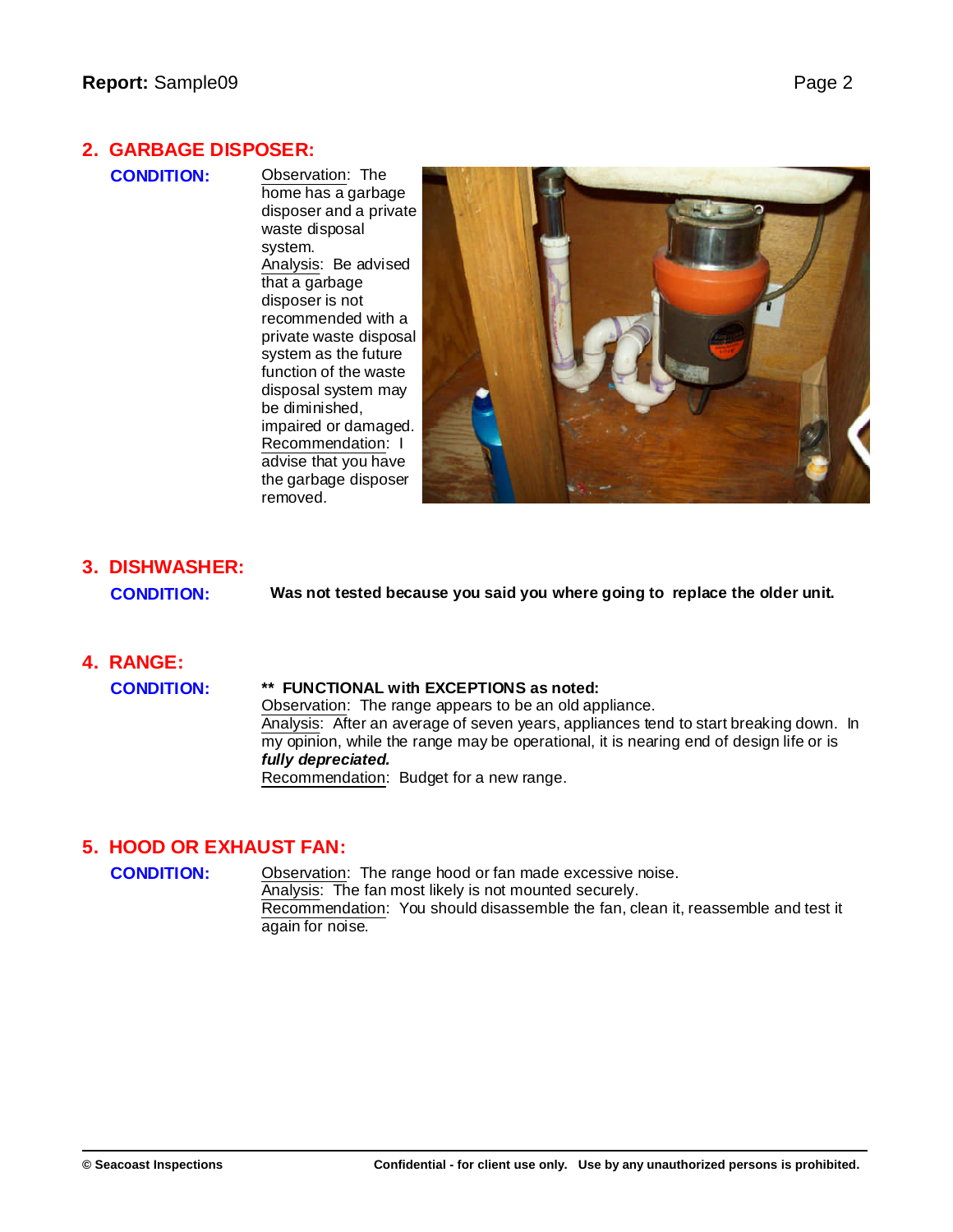#### **6. CABINETS: CONDITION:**



#### **\*\* FUNCTIONAL with EXCEPTIONS noted:**

Observation: The screws that secure the upper cabinets to the wall frame lack washers or round washer button heads.

Analysis: **\*\*\*\* UNSAFE**, without washers or round washer button heads, the screws could pull through the thin cabinet backing under the weight of storage in the cabinets. URGENT but simple safety repair is needed. Each cabinet should have a minimum of four 3 1/2-inch round button head screws or cabinet mounting screws secured directly to the wall stud frame. Such screws have an oversize washer formed as part of the head itself, providing larger bearing and resistance to pull-out.

Recommendation: Install button head screws or a washer beneath the head of each screw **NOW** for safety.

Observation: Damaged cabinets are visible.

Analysis: Repairs are needed.

Recommendation: Ask a carpenter or cabinet supplier to re-evaluate the damaged cabinet to see if repair is feasible or if replacement is needed and cost estimates.

#### **7. COUNTER TOPS:**

**CONDITION: \* FUNCTIONAL.** The counter tops appear visually FUNCTIONAL where *readily accessible* at time of inspection. (Note: Small appliances, clutter and condiments may have restricted access for inspection.)

#### **8. ELECTRICAL OUTLETS & LIGHTS:**

**CONDITION:** Observation: Not all outlets above the kitchen countertops have modern GFCI shock protection.

> Analysis: All outlets above every countertop in new kitchens are now required to have GFCI shock protection.

> Recommendation: If pre-existing, no repairs are required, but optional GFCI upgrading is advised for protection against electrical shock.